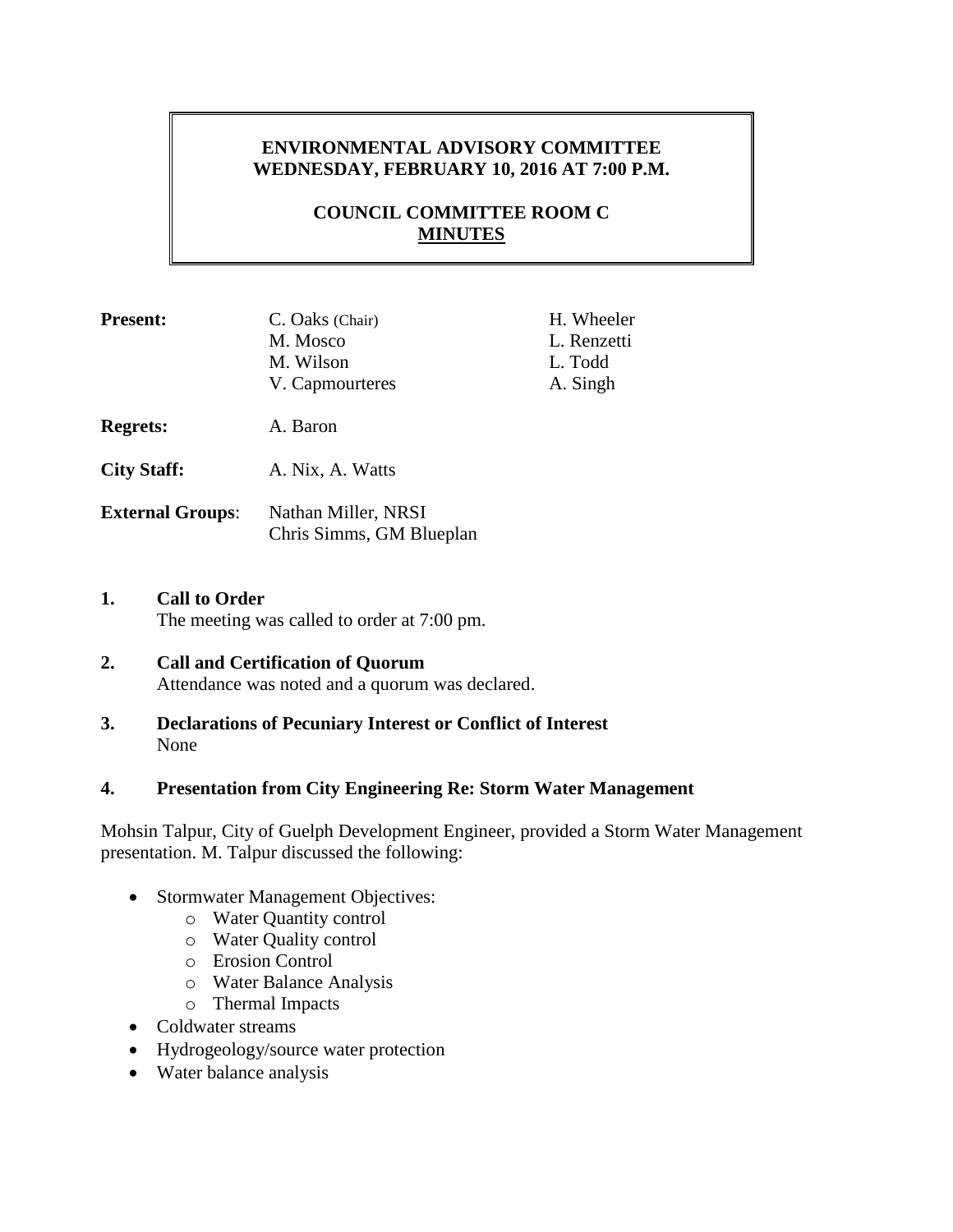## E.A.C. Minutes –February 10, 2016

General comments/questions from EAC:

- Consideration of climate change
- Use of LID techniques
- Funding to maintain facilities-Rachel to cover in her presentation
- Treatment of runoff
- Targets not clearly defined
- Calculating surplus
- Cumulative impacts from discharge of ponds from successive developments
- Progressive municipalities are moving infiltration on to municipal roads
- Third pipe system

Rachel Ellerman, City of Guelph Engineering Technologist, provided a Storm Water Management Facilities & Oil Grit Separators presentation. R. Ellerman discussed the following:

- Inventory
- Annual Maintenance
- Annual Monitoring
- Capital Construction- sediment removal
- Recent Studies
	- o Facility Assessments
	- o Stormwater Master Plan
	- o Stormwater Funding Study
- Future Initiative
	- o Capital reconstruction projects
	- o Ongoing Catchbasin Cleaning
	- o Ongoing Storm Sewer Maintenance
	- o Downspout Disconnection
	- o Sediment Removal

General comments/questions from EAC:

- Chloride measured annually instead of monthly- upcoming problem
- Pond cleanouts
- Tax funding for maintenance
- Level of understanding of general public and education
- Auto-samplers

## **5. Introduction of Enviro Guide Update**

A. Nix, City of Guelph Environmental Planner, provided a presentation on the Enviro Guide to the Environmental Advisory Committee. A. Nix discussed the following:

- Developed based on an EAC recommendation in 2000
- Reviewed twice since
- Out of date now
- Required as a condition to new residential development
- Insert developed as part of an EIR to go with the handbook